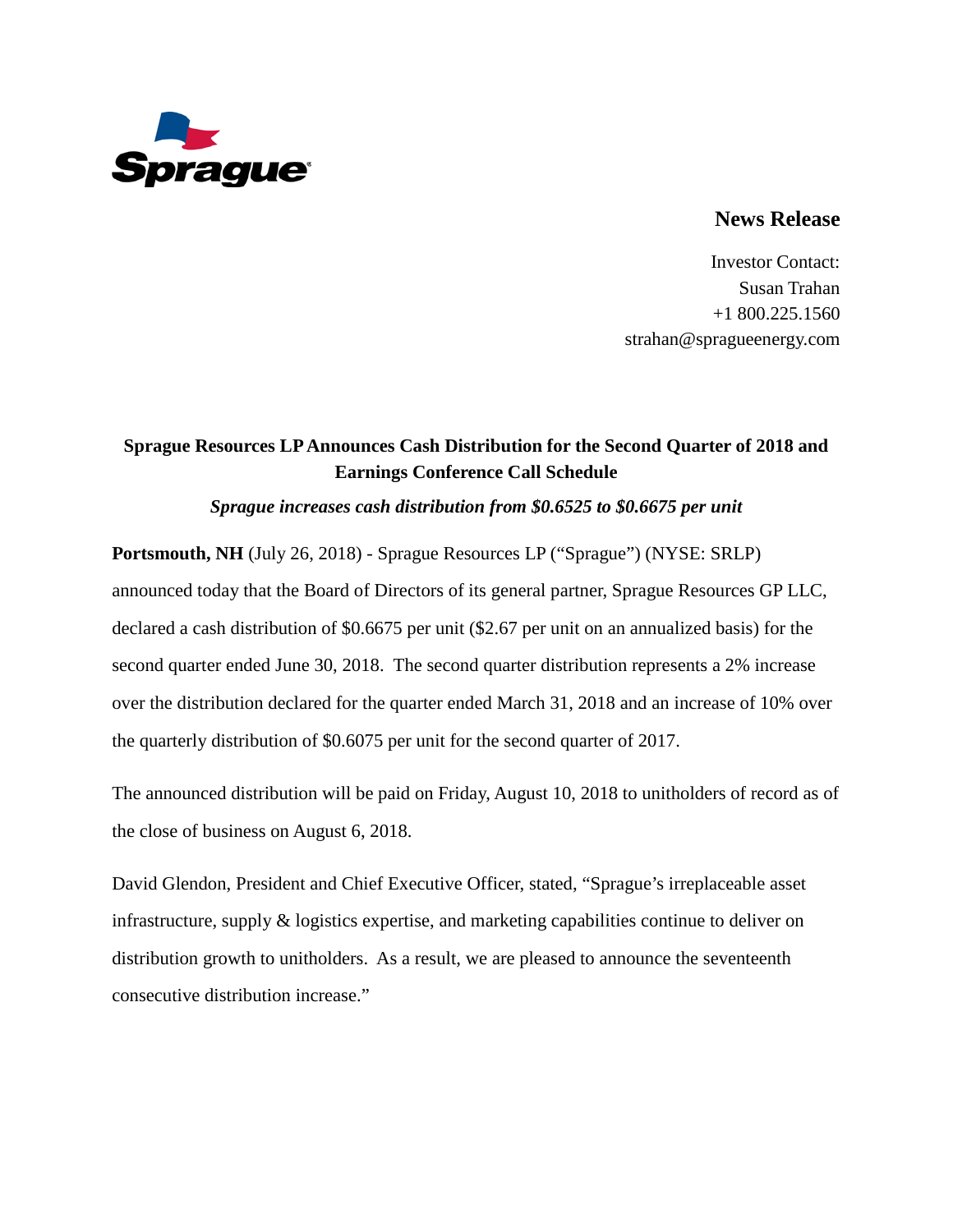Sprague will release its second quarter 2018 financial results before the opening of trading on the NYSE on Wednesday, August 8, 2018 and will host a conference call that day at 1 p.m. Eastern time to discuss its financial results. Those interested in hearing the discussion can access the call by dialing (866) 516-2130, and using participation code 4990469. International callers may join by dialing (678) 509-7612. The conference call may also be accessed by a webcast available on the "Investor Relations-Calendar of Events" page of Sprague's website at www.spragueenergy.com and will be archived on our website for one year.

## About Sprague Resources LP

Sprague Resources LP is engaged in the purchase, storage, distribution and sale of refined petroleum products and natural gas. The company also provides storage and handling services for a broad range of materials. More information concerning Sprague can be found at www.spragueenergy.com.

\*\*\*\*\*

Any statements in this press release about Sprague Resources LP's future expectations, beliefs, goals, plans or prospects, constitute forward-looking statements within the meaning of Section 21E of the Securities Exchange Act of 1934. Any statements that are not statements of historical fact (including statements containing the words "believes," "plans," "anticipates," "expects," "estimates" and similar expressions) should also be considered forward-looking statements. These forward-looking statements involve risks and uncertainties and other factors that are difficult to predict and many of which are beyond management's control. Although Sprague believes that the assumptions underlying these statements are reasonable, investors are cautioned that such forward-looking statements are inherently uncertain and involve risks that may affect our business prospects and performance causing actual results to differ from those discussed in the foregoing release. Such risks and uncertainties include, by way of example and not of limitation: increased competition for our products or services; adverse weather conditions; changes in supply or demand for our products or services; changes in operating conditions and costs; changes in the level of environmental remediation spending; potential equipment malfunction and unexpected capital expenditures; our ability to complete organic growth and acquisition projects; our ability to integrate acquired assets; potential labor issues; the legislative or regulatory environment; terminal construction/repair delays; nonperformance by major customers or suppliers; political and economic conditions; and, the impact of security